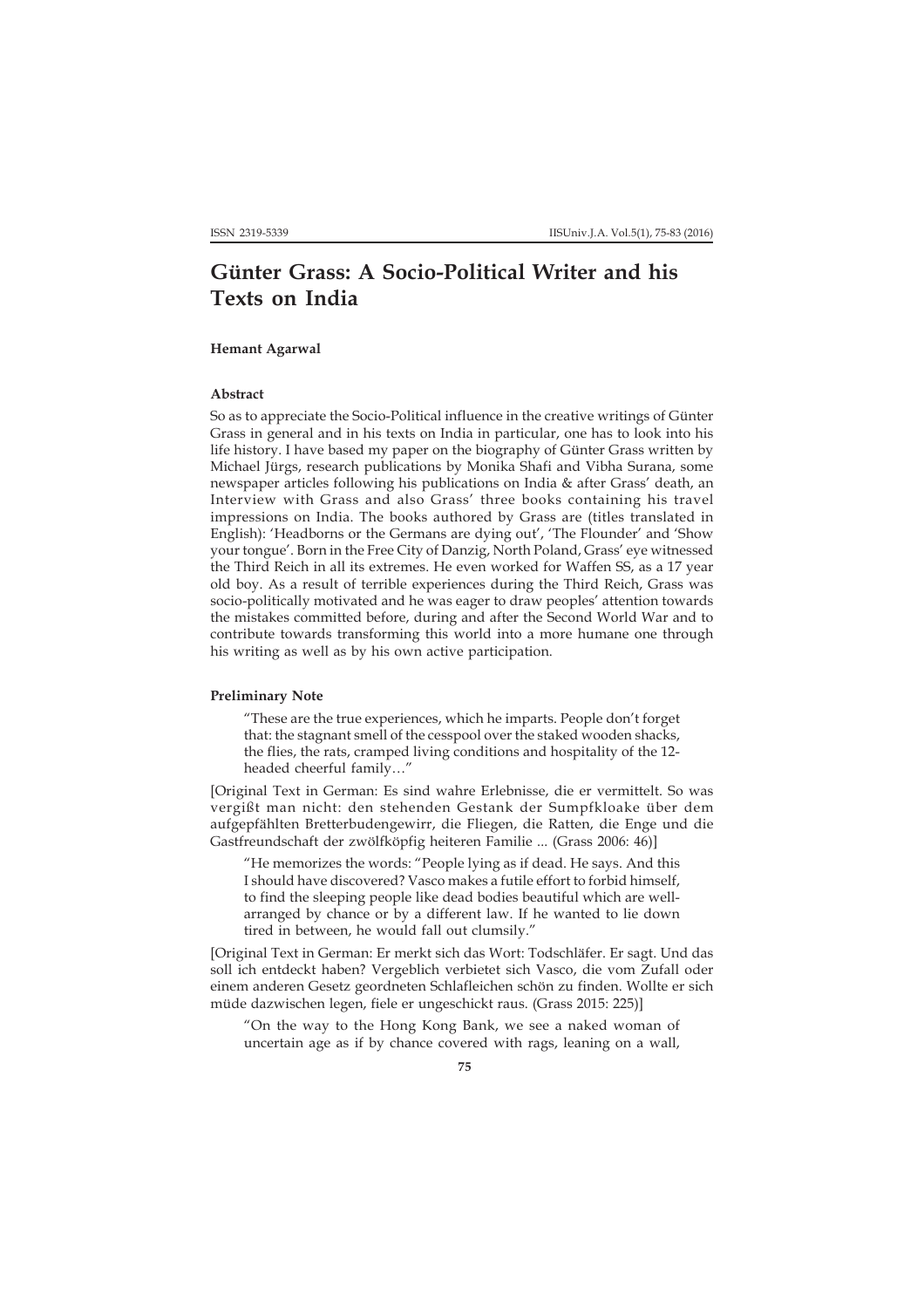who is not noticed by anyone except us; and even we slow down our steps only for a moment of shock. Outcast of Outcasts. An omission, that she is alive."

[Original Text in German: Auf dem Weg zur Hong Kong-Bank sehen wir, an eine Mauer gelehnt, eine nackte, wie zufällig von Lumpen bedeckte Frau unbestimmten Alters, die außer von uns ... von niemandem wahrgenommen wird; und auch wir verlangsamen unseren Schritte nur eine Schrecksekunde lang. ... Augestoßen von Ausgestoßenen. Ein Versäumnis, daß sie noch lebt. (Grass 1988: 22)]

These reality based expressions of Günter Grass depict the photographic images of certain areas of Mumbai and Kolkata, which he visited during his first three tours of India in 1975, 1977 and 1986/87. These tours were an important source for his script "Headborns or the Germans are dying out (Original Title in German: Kopfgeburten oder die Deutschen sterben aus)", novel "the Flounder (Original Title in German: Der Butt)" and travel report "Show your tongue (Original Title in German: Zunge zeigen)".

In order to understand Grass' inclination towards depicting the real life in its most grotesque, distorted form, one has to analyze it on the basis of

- 1. Grass' early life and his youth
- 2. History of Germany during and post Second World War time.
- 3. Trends in German Literature and India's Image in it after the Second World War.

Günter Grass was born in 1927 in The Free City of Danzig, now called Gdansk, which lies on the Baltic Coast in Poland. Grass is one of the authors, who experienced the Third Reich under Hitler in his childhood and youth. On the one hand, he witnessed the atrocities and horror perpetrated by the German forces, on the other hand they were exposed to an aggressive propaganda, which glorified the idea of National Socialism as the only way out to lead a respectable life and influenced the impressionable minds of the youth considerably in the absence of any other alternative. How the education was distorted to malign influence the young minds, can be realized from one of topics of Essay writing in the school i.e. "Why are the Jews our disaster?" [Original Topic in German: Warum sind die Juden unser Unglück (Jürgs 2002: 45)]. The adverse effect of the toxic education was that most of the children were not interested in art and history, but wanted to go to the War instead to decimate the Jews. Even the Church didn't protest against Nazis. "Moreover, he never heard a critical word against Nazis from the Catholic side, I still remember the Concluding Prayers, in which our brave soldiers … were included in the Intercessory Prayers." [Original Text in German: Allerdings hat der von katholischer Seite nie ein kritisches Wort gegen die Nazis gehört, ich habe noch die Schlußgebete im Kopf, in denen unsere tapferen Soldaten … in die Fürbitten mit eingeschlossen wurden. (Jürgs 2002: 25)]. When Grass was drafted into military services of the 'Wehrmacht' in 1944, he was not worried but, on the contrary excited. He served the armed forces till the end of World War II, when he was arrested by the American army. Three challenges he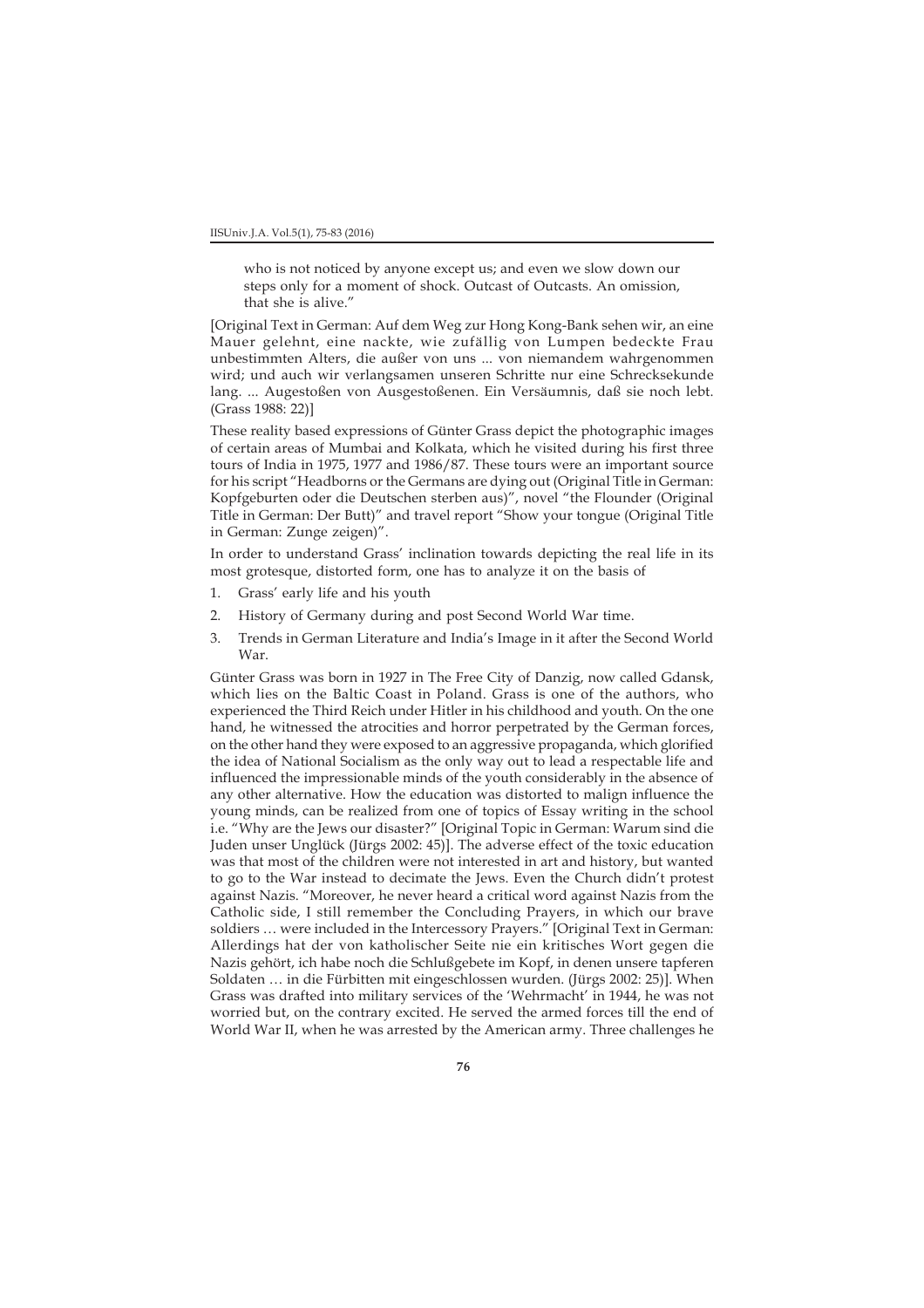had after the release from captivity - a roof, food for survival and finally the whereabouts of his parents and his sister. Destiny took Grass to Göttingen railway station, where he met a schoolmate of his childhood. This boy told him about the possibility of completing schooling. Grass could also stay with this schoolmate.

However, his history teacher's indifference towards the Wartime and rather an effort to write it off appalled him to the extent that he walked out of the class, which meant the end to the formal learning for the author. Again he met an earlier acquaintance, who showed him the way to a salt mine nearby, where he was supposed to interconnect the loaded drams at a level nine hundred fifty meter deep in the mine. He went regularly to the town hall, where Red Cross would put the latest lists of the missing people. One day, he found a name known to him from Danzig, who knew a lead to Grass' family and found for him the address too. Grass met the family and left again after three weeks, because the father and the son were of different opinions on a prospective career for Günter Grass. Grass headed for Düsseldorf, where he wanted to learn sculpture. The creative writing later on was a consequent development in Grass: poems, drama and finally novel. "The constantly vigilant Self-Educator (Günter Grass) taught himself the pure handicraft of writing" [Original Text in German: Das reine Handwerk des Schreibens hat sich der stets wachsame Autodidakt selbst beigebracht. (Jürgs 2002: 80)]. Two incidents of the year 1955 indicate once again the turning point in the life of Günter Grass, namely the third prize of the 'Süddeutscher Rundfunk' for his poem 'Lilien aus Schlaf' and the subsequent invitation from Hans Werner Richter for a Reading before 'Gruppe 47'. They introduced him to a new career as poet and writer. However, he registered his presence in the literary world with his first novel 'The Tin Drum' (Original Title in German: Die Blechtrommel).

#### **A Short Background of History of Literature**

The middle of the nineteenth century saw a radical transformation in German literature. Influenced by the March Revolution of 1848, industrialization, economic crisis and scientific development, the simple bourgeois life and its realistic depiction became the central theme for the writers. The travel reports of Germans on India till the beginning of the twentieth century however continued to cherish the romantic image of India established by the German philosophers.

"By the middle of the nineteenth century, German scholars were regarded as the leading authorities in Indology. Around the same time, the opening of the Suez Canal (1869) made traveling to India easier and faster and allowed for a firsthand impression of the country. At the beginning of the twentieth century, Germany witnessed nothing short of an Indienmode, as documented in the immensely popular novel Indienfahrt (Waldemar Bonsels), who spent about a year in the country." (Shafi 1997: 42)

The end of the Second World War saw a divided Germany with ruined cities, starvation and above all with a shadow of the lost war. Post-War-German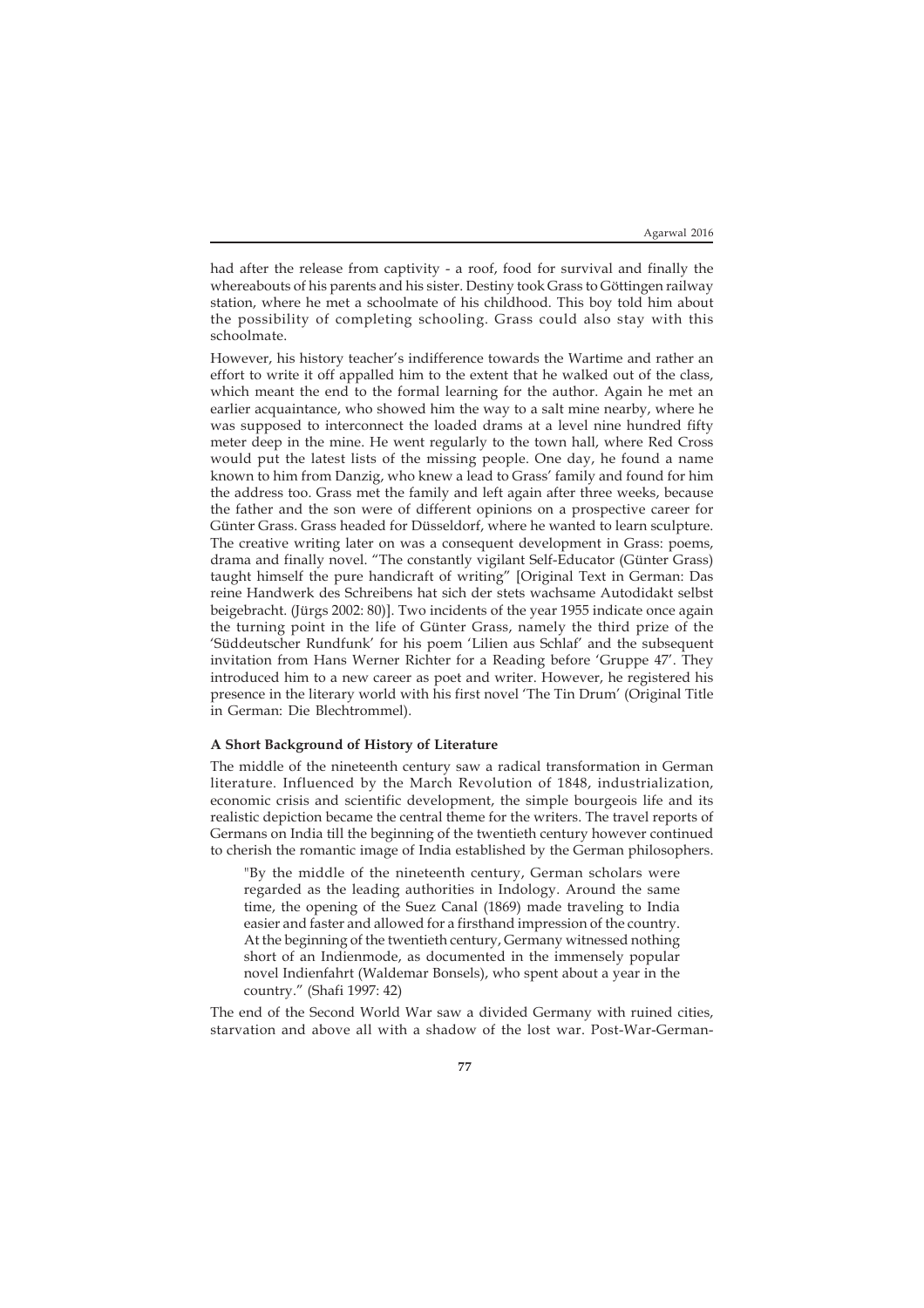Literature was divided too. This division was on the one hand politically induced in the East and West Germany. The other division in literature took place between 'the authors in internal exile' who stayed in Germany during the war, but distanced themselves from 'the National Socialism' and 'the authors in external exile' who partially returned to Germany after the end of the war. Most of the writers took refuge into the conservative literature. They did not want to be reminded of the War period. Their writings were categorized as the "Literature of Zero Hour" (German: Literatur der Stunde Null). However there were still some writers, who refused to bow down to the majority (of writers). Günter Grass was one such writer. The West Germany of the Sixties and Seventies of the twentieth century witnessed two major movements: The Movement of 1968, a student movement against Authoritarianism and Hypocrisy of the Government and Pop journalism, a subjective portrayal of facts. Both the trends are clearly visible in the travel literature of second half of the twentieth century.

India's Freedom immediately after the End of Second World War was another important event of middle of the twentieth century. Coupled with the trends in Germany, it brought about a major change in depiction of the travel impressions, when travelers wrote about India. The day to day life became important to the writers. "The historically important forties … mark a caesura in the German Travel Literature on India. The first hand Indian experience, which enabled evermore travel to India, was followed by realistic travel literature." [Original Text in German: Die historisch bedeutsamen vierziger Jahre ... markieren auch eine Zäsur in der deutschen Reiseliteratur über Indien. Auf Indienerfahrung aus erster Hand, die die zunehmenden Reisen nach Indien ermöglichten, folgte realistische Reiseliteratur. (Surana 2009: 142)]

#### **Socio-Political Engagements of Günter Grass**

As Grass refused to study the teaching of history of the recent past and left school, he stood again at the railway station of Göttingen with same worries, where to live and eat and how to find the family. He got a job in a salt mine nearby, where he was required to interconnect the loaded drams at a level nine hundred fifty meter deep in the mine. Power cut was a common phenomenon, which provided the workers an opportunity to relax in the dark and to talk about the politics as well as the past. "In the shift there worked innocuous small Nazis, and there were bitter Communists and in between well-behaved social democrats." [Original Text in German: "Es arbeiteten in der Schicht harmlose kleine Nazis, und es waren da verbitterte Kommunisten und dazwischen brave Sozialdemokraten." (Jürgs 2002: 63)]. Within no time they were involved in fractious arguments, because Nazis and Communists preferred to skip the War and grouped against the social democrats. "Rather instinctively, Günter Grass sensed after the disputes in the mine, where did he belong to. Not to the lofty ideologists, but to the reticent social democrats." [Original Text in German: "Eher instinktiv hat Günter Grass nach den Disputen im Bergwerk geahnt, wohin er gehört. Nicht zu dem wortgewaltigen Ideologen, sondern zu den workkargen Sozialdemokraten,... " (Jürgs 2002: 64)]. One advice of a social democrat worker in the same salt mine impressed him the most: "you know, young man, if you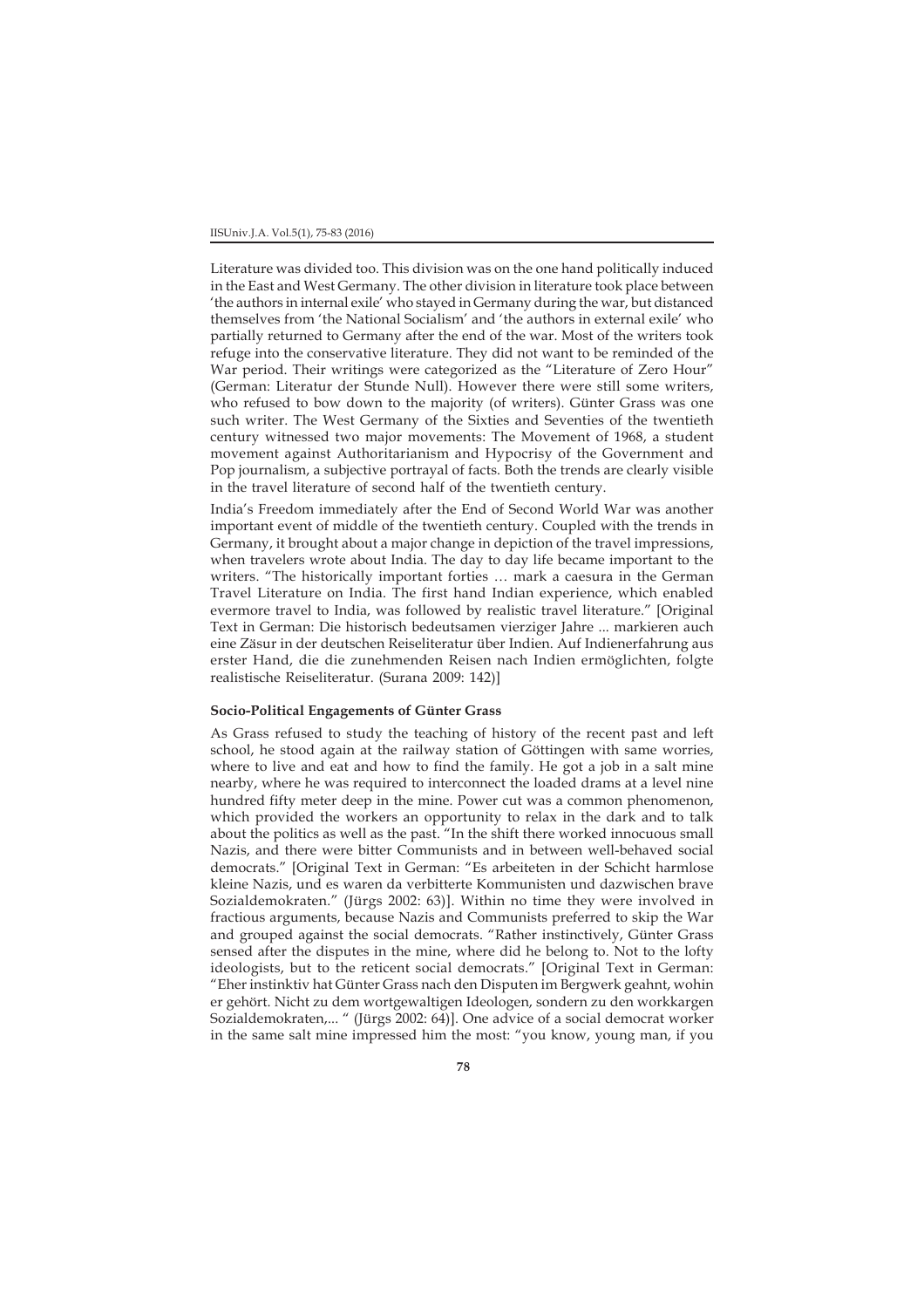want to reform the world and change the people, you have to construct schools, schools, you listen..." [Original Text in German: "weißt du, Junge, wenn du die Welt verbessern und die Menschen ändern willst, musst du Schulen bauen, Schulen, hörst du…" (Jürgs 2002: 64)]. These words remained eteched in his mind to the extent that he called for "construction of schools … so many that remaining stupid becomes art…" [Original Text in German: ´Schulen bauen`, ... so viele, daß blöd bleiben Kunst wird… (Jürgs 2002: 64)], when he later on appeared as speaker in public meetings for SPD – a German political party.

Grass never considered his birth year of 1927 as the mercy of late birth, on the contrary he confessed that he was too young for this blame, but not for shame. In his own words later on: "My age group is no reward, but an obligation." [Original Text in German: "Mein Jahrgang ist kein Verdienst, sondern eine Verpflichtung" (Jürgs 2002: 44)]. Grass paraphrased it: "that I am alive only by chance" [Original Text in German: "daß ich nur zufällig lebe" (Jürgs 2002: 54)] and saw it as his duty to speak in the name of those, who were killed in the War. He did not find himself free in the selection of material for his creative writing. He always felt that those who lost their lives during the War were watching him as well as his writings. According to Grass, "A writer … is someone, who writes against the elapsing time" [Original Text in German: "Ein Schriftsteller … ist jemand, der gegen die verstreichende Zeit schreibt" (Jürgs 2002: 58)]. He strongly opposed to the efforts that the epoch of Third Reich falls into oblivion. His first three novels, 'The Tin Drum' (Original Title in German: Die Blechtrommel), 'Cat and Maus' (Original Title in German: Katz und Maus) and Dog Years (Original Title in German: Hundejahre), which were later on called 'The Danzig Trilogy', have successfully dealt with the time before, during and after 'The Third Reich'. Grass aspired to represent the social issues against the ruling powers through his works, for example "The Plebians rehearse The Uprising" (Original Title in German: Plebejer proben den Aufstand). "The Rat" (Original Title in German: Die Rättin), a novel by Grass published in 1986, was "the literary effort, to describe a world, which will menace the grandchildren, if finally the change in thinking doesn't begin." [Original Text in German: "der literarische Versuch, eine Welt zu beschreiben, die den Enkeln droht, wenn nicht endlich das Umdenken beginnt" (Jürgs 2002: 352)].

He emphasized that writers must be politically active and represent their own viewpoints on issues of common interest effectively. He even criticized the young writers that they didn't like to express themselves on politics: "They should not repeat the mistakes of the Weimar Republic and keep themselves apart." [Original Text in German: "Sie sollten nicht die Fehler der Weimarer Republik wiederholen und sich in privater Distanz halten." (Spiegel Online: 2010)]. He was quite vocal against Germany's decision to deliver Submarine to Israel und published a prose poem "What must be said" (Original Title in German: Was gesagt werden muß). The sharp critique of the poem, he regarded as standardization of views and regretted: "It is evident to me that in a democratic country where the freedom of press reigns, a certain synchronization of opinion is the fore and a denial at all to respond to the content, to the issues, which I invoke." [Original Text in German: "Es ist mir aufgefallen, dass in einem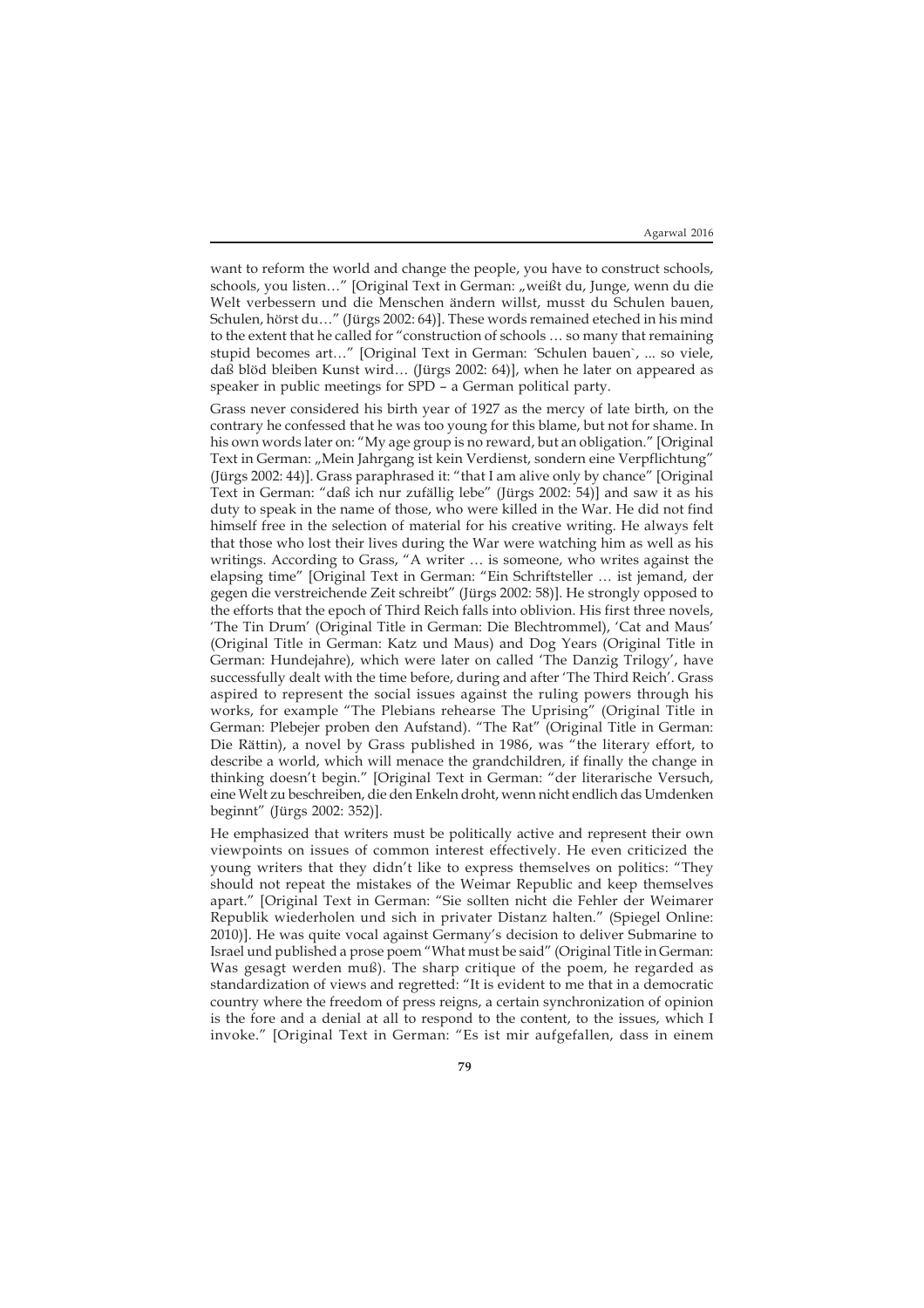demokratischen Land, in dem Pressefreiheit herrscht, eine gewisse Gleichschaltung der Meinung im Vordergrund steht und eine Weigerung, auf den Inhalt, die Fragestellungen, die ich hier anführe, überhaupt einzugehen." (Spiegel Online 2012)]

## **Socio-Political Traits in the Grass' Texts on India**

Günter Grass visited India four times in 1975, 1978, 1986/87 and 2005. The slums, the miserable living conditions prevailing there und the apathy of the powerful as well as the intellectuals stirred him vigorously. Time and again, these dragged him to India and the issues became the main theme of his India-related authorial occupation. Some of the countless passages of his works on India, which express the intensity of his deploredness, needs to be mentioned here:

"They practice their hegemony … with police and army force, with caste conceit and corruption, with all tools of power, which are delivered locally or gifted freely from the western armory." [Original Text in German: Sie üben ihre Herrschaft ... mit Polizei- und Armeegewalt, mit Kastendünkel und Korruption, mit allen Machtinstrumenten, die einheimisch überliefert sind oder aus westlichen Arsenalen freihaus geschenkt wurden. (Grass 2006: 50)]

"Vasco wants to memorize a scene: as on the flat field in front of the Fort, … five hundred bodies are lying as if slain..." [Original Text in German: ... will sich Vasco ein Bild merken: wie auf dem platten Feld vor der Festung, ... fünfhundertkörper wie erschlagen liegen ... (Grass 2015: 225)]

"Why not a poem on the heap of shit, as God let it fall and called it Calcutta" [Original Text in German: Warum nicht ein Gedicht über den Haufen Scheiße, wie Gott ihn fallen ließ und Kalkutta nannte. (Grass 2015: 225)]

"Later on the way ... on foot: Misery, Cripple, who slog along on the stockings in leather caps over the cracked plaster. Mangy dogs. The transverse sleeper. Sidewalk over it!" [Original Text in German: "Später der Weg ... zu Fuß: Elend, Krüppel, die sich auf Strümpfen in Lederkappen übers geborstene Pflaster schleppen. Räudige Hunde. Der querliegende Schläfer. Steig drüber weg!" (Grass 1988: 19)

He levelled the criticism particularly against untenable conditions and that too in his speeches to Indian audience. During such a discourse in Delhi in 1975, he asked the listeners:

Is ... the Indian misery ... sheer ineradicable, because it is imposed by fate, destiny, Karma, then I will return home with bitter Enlightenment. Or is the Indian misery … only an outcome of the Class and Caste rule, the mismanagement and corruption, then it should be removable, … because it is work of man."

[Original Text in German: Ist … das indische Elend … schier unabänderlich, weil es Fatum, Schicksal, Karma verhängt ist, dann werde ich mit bitterer Erkenntnis heimkehren. Oder ist das indische Elend, …, nur das Ergebnis der Klassen- und Kastenherrschaft, der Mißwirtschaft und Korruption, dann sollte es aufzuheben sein, …, weil es Menschenwerk ist. (Ganeshan 1992: 231)]

It is difficult to judge, whether the restraint of listeners gives the imperation as if Grass had said something wrong or unpleasant. The social democrat in Günter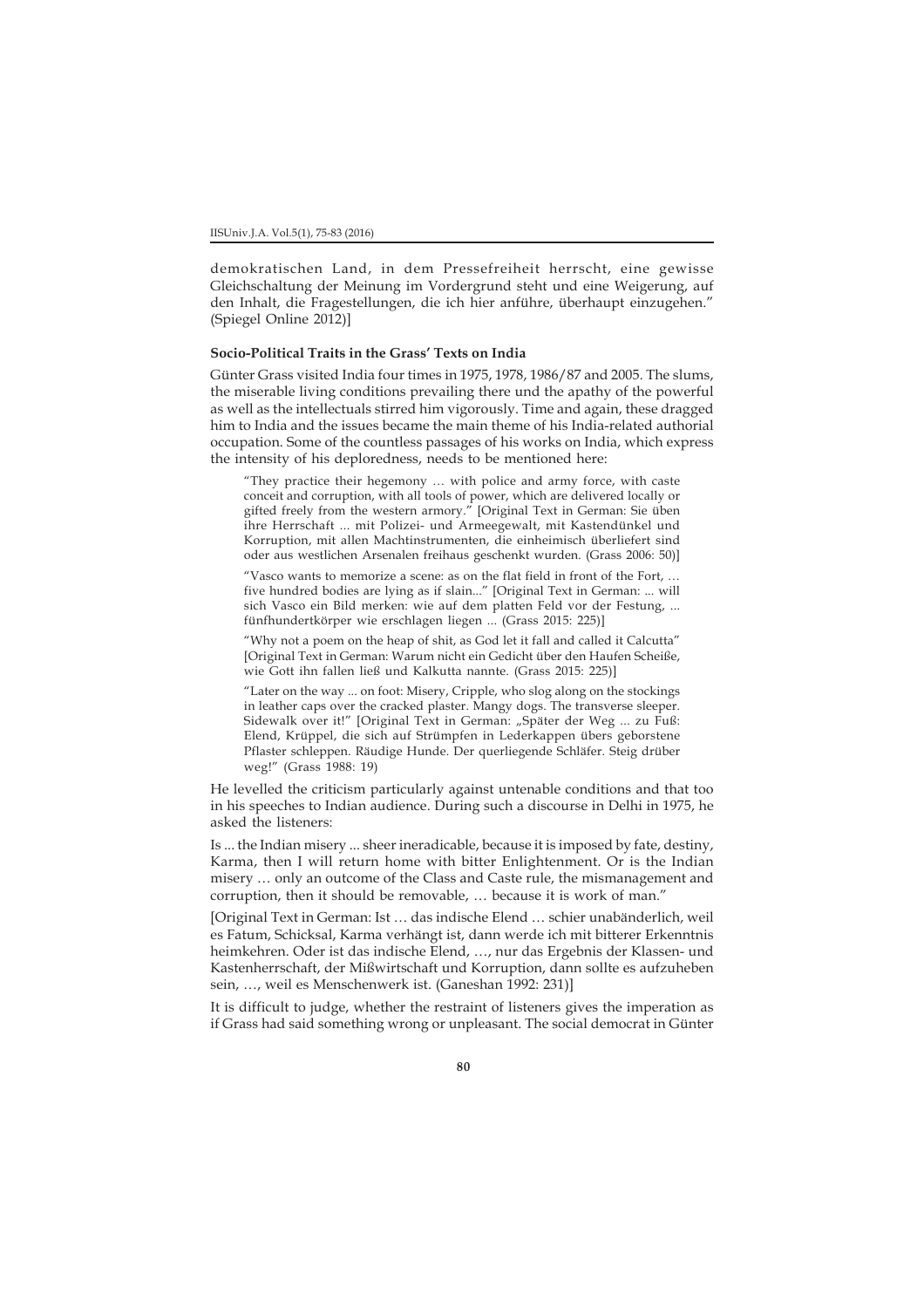Grass did not allow him sit quietly. He did not give up and looked for new possibilities. He looked for people in the country to move them against the prevailing system. When Amitav Roy was rehearsing Grass' drama ´Plebejer proben den Aufstand`, Grass fantasized of a similar play in a slum of Kolkata with Subhash Chandra Bose as central character. Amitav Roy however had reservations: "Günter Grass will conceptualize a political plot as alternative to the present situation. The government will definitely forbid it and we will face all kinds of difficulties." [Original Text in German: Günter Grass wird eine politische Handlung als Alternative zur gegenwärtigen Situation entwerfen. Mit Sicherheit wird es die Regierung verbieten und wir werden allerlei Schwierigkeiten bekommen. (Kämpchen 1999: 194)]

Not only the Indians but many German critics found Grass' misery descriptions as unjust. They were of the opinion that while making a one-sided detailed observations, the author has neglected certain aspects, which testify the multifaceted cultural life of the country.

"So there are published in the city of Rabindranath Tagore … more than 700 literary journals and the both best daily newspapers of India; … here exit around 1200 (!) theatre groups and … 55 film clubs, … still Kolkata the metropolitan of the Indian Art-Films: Satyajit Ray ('Pather Panchali') and Mrinal Sen ('Calcutta 71') live here and work, … Grass has no interest for that; also not for Bengali Authors like Sunil Gangopadhyay and Kavita Sinha, whose works have been translated in German and English." [Original Text in German: So erscheinen in der Stadt Rabindranath Tagores … über 700 Literaturzeitschriften und die beiden besten Tageszeitungen Indiens; … existieren hier etwa 1200 (!) Theatertruppen und … 55 Filmklubs, .. noch ist Kalkutta auch die Metropole des indischen Kunst-Films: Hier leben und arbeiten Satyajit Ray ("Auf der Straße") und Mrinal Sen ("Calcutta 71"), … Kein Interesse dafür bei Graß; auch nicht für bengalische Schriftsteller wie Sunil Gangopadhay und Kabita Sinha, von denen mehrere Texte ins Deutsche und Englische übersetzt sind. (Becker 1988: 162)]

Peter von Becker's questioning author's selection is valid, if author's depiction is far from reality and exaggerate dealing with facts. Wouldn't it be against basic principles of a democratic system to dictate an author, what he or she is supposed to write? Grass' main concern was to voice the people struggling against inhuman surviving circumstances. The already famous ones like Tagore, Satyajit Ray or Mrinal Sen and the others were not dependent on Grass' recognition.

## **Concluding Remarks**

The issue of poverty was lying at the heart of the social democrat and writer Günter Grass since his youth, when he was confronted by it in everyday life in his struggle for survival. During the third visit to India, Grass stayed mostly in Kolkata and got acquainted with Karlekar Family and its NGO ´Calcutta Social Project', which ran a school for slum children. After his return to Germany,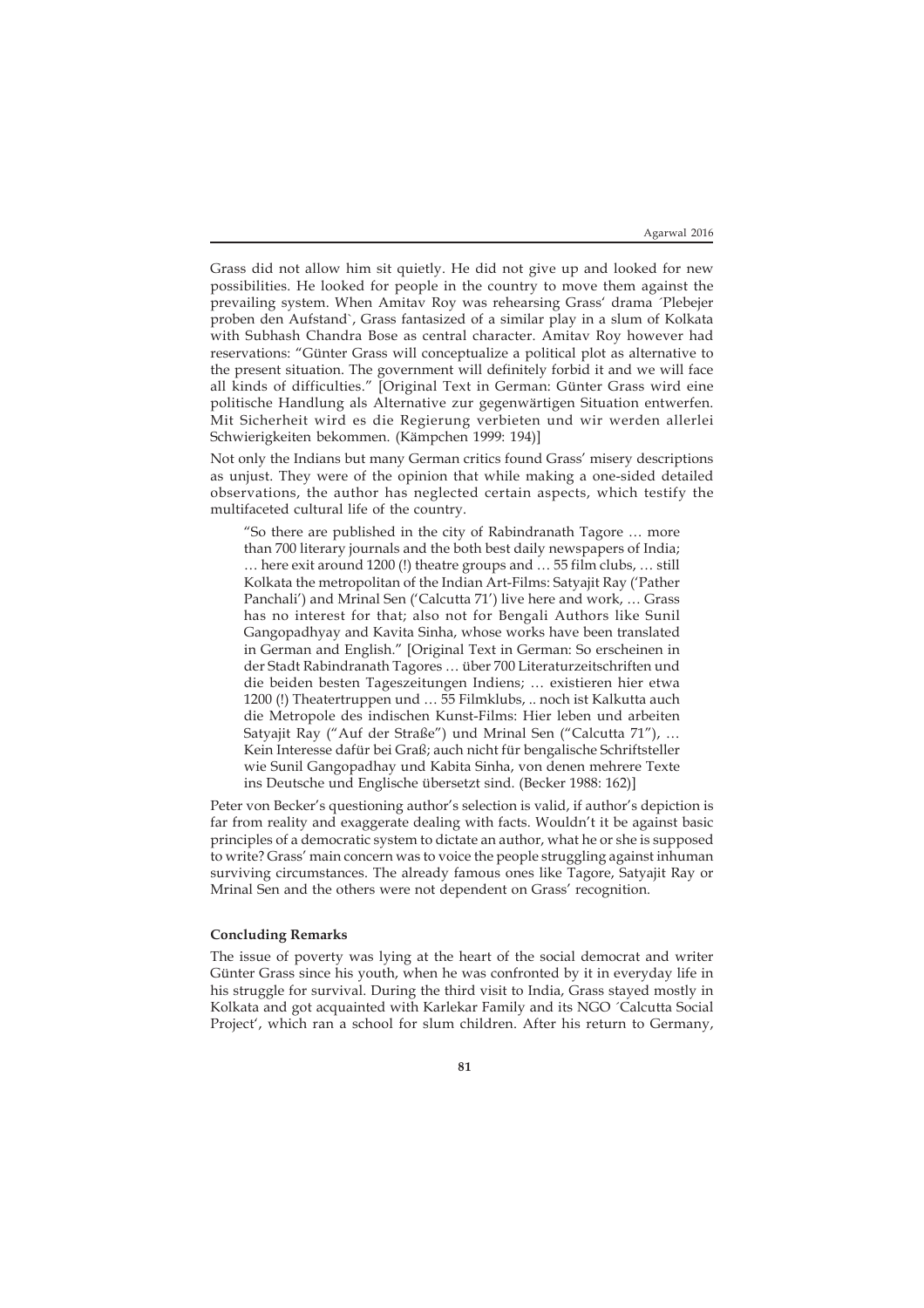Grass founded a society by the name of ´Hilfe für Slum Schulen in Calcutta und Dakka Germany' and supported the school regularly. According to Netai Bera, who was associated with ´Calcutta Social Project' since 1984, remembered Günter Grass after Grass' death and told Shounak Ghosal: "...The royalty from his book ´Show your tongue' was directed to the children´s welfare… " (Ghosal 2015) .

On the expectations of Venkateshwar Ramaswamy, a socialist and a small industry owner, from Grass' book ´Zunge zeigen', "(who) wished for a book of humanity and love on (his) city." [Original Text in German: Ich habe mir ein Buch der Menschlichkeit und Liebe über meine Stadt gewünscht. (Siemes 2005)], Günter Grass reacted: "I was never good at writing love stories." [Original Text in German: In Liebesgeschichten war ich noch nie gut. (Siemes 2005)]. Grass spelled out with these words clearly, how important it was for him to represent the neglected class of the humanity through his penmanship.

When someone feeds a hungry person, one helps only one person. However, if a renowned author like Günter Grass addresses himself to a problem, he moves a whole society, to take up an issue. Grass defined an author as "book to book a sum total of his characters, thus also existent in the minor characters …" [Original Text in German: Buch zu Buch die Summe seiner Figuren, also auch gegenwärtig in den Nebenfiguren,... (Jürgs 2002: 124)]. Grass placed book on a higher pedestal than the author. According to him, "a book must be more than the author. An Author is only a means to the objective." [Original Text in German: Ein Buch muss mehr sein als der Autor. Ein Autor ist nur ein Mittel zum Zweck. (Jürgs 2002: 101)]. During an author's reading in Berlin in 1992, Grass said: "Democratic old leftists, fossils like me, will however continue to speak up." (Original Quote in German: Demokratische Altlinke, Fossile wie ich, machen aber weiter den Mund auf.) This expression of Günter Grass explains, how important it was for the author to serve people with his views on different issues, social as well as political, and provide them an alternative to the standardization of opinions.

#### **Bibliography**

- Becker, Peter von. "Die Rache der Göttin Kali". *Der Spiegel* (1988), Web: http:// www.spiegel.de/spiegel/print/d-13531074.html . 07 August.2016.
- Ganeshan, Vridhagiri. "Günter Grass und Indien ein Katz-und-Maus Spiel", in: *Günter Grass: Ein Europäischer Autor*. Amsterdam: Hrsg. V. Gerd Lebroise u. Dick van Steckelburg., 1992, 231. Print.
- Ghosal, Shounak. *Profits from the book helped Dhapa kids* (2015). Web: http:/ /timesofindia.indiatimes.com/city/mumbai/Profits-from-book-helped-Dhapa-kids/articleshow/46926750.cms . 07 August.2016.
- Grass, Günter. *Zunge zeigen*. Darmstadt: Luchterhand, 1988. Print.
- Grass, Günter. *Kopfgeburten oder Die Deutschen sterben aus*. Hamburg: Hoffmann und Campe, 2006. Print.
- Grass, Günter. Was gesagt werden muss. (2012). Web: http:// www.sueddeutsche.de/kultur/2.220/gedicht-zum-konflikt-zwischen-israelund-iran-was-gesagt-werden-muss-1.1325809 . 07 August 2016.